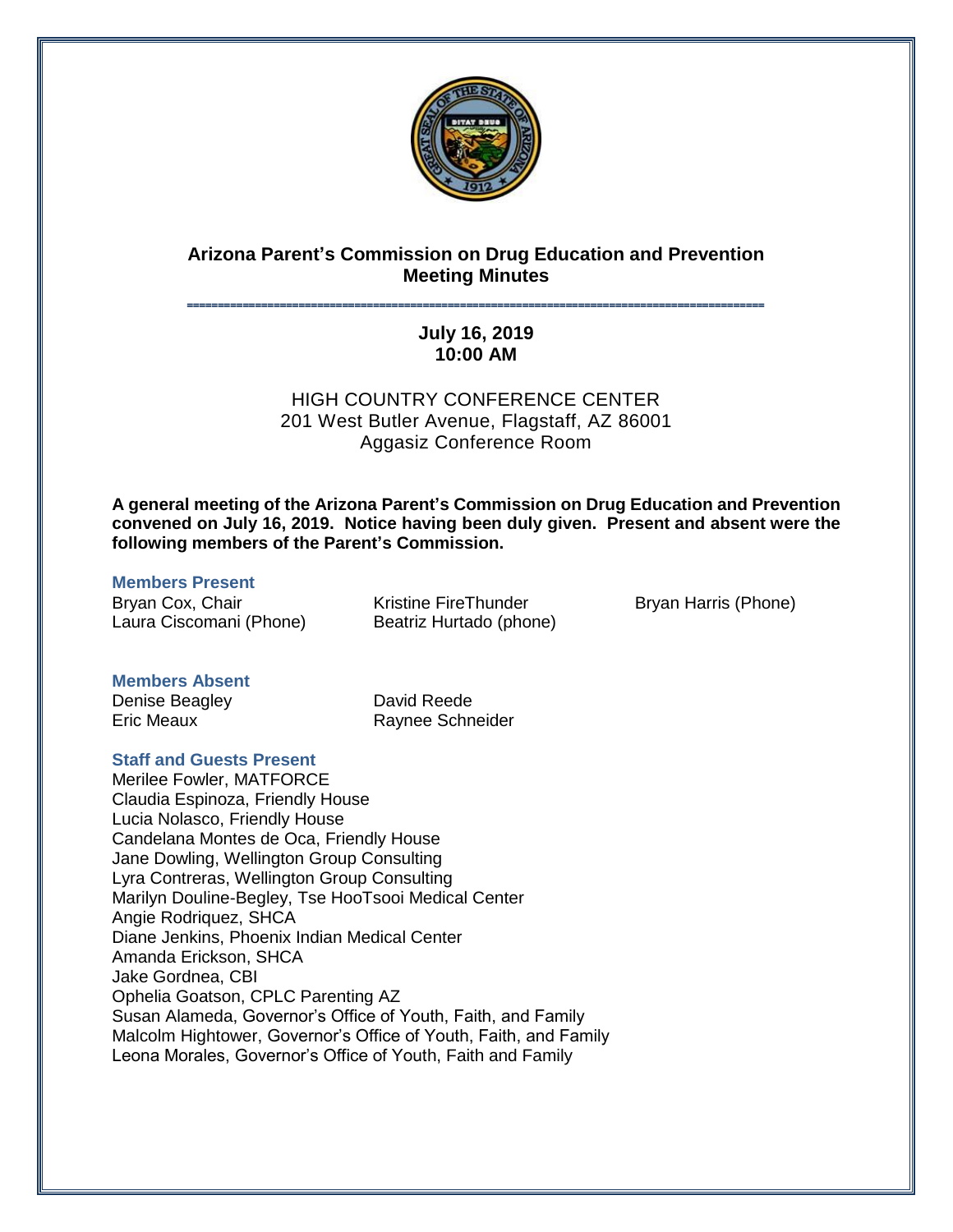#### **A. CALL TO ORDER**

**Bryan Cox, Commission Chair,** called the meeting to order at 10:22 a.m.

#### **B. WELCOME/INTRODUCTIONS**

**Chairman Cox** welcomed members and guests. Mr. Cox asked that commissioners and staff introduce themselves.

#### **C. APPROVAL OF THE MINUTES**

Minutes for the meeting held May 29, 2019, were reviewed. **Commissioner Kristine FireThunder** made a motion to approve the minutes. The motion was seconded by **Commissioner Bryan Harris** and approved by all.

#### **D. The Wellington Consulting Group, Ltd. PRESENTATION**

**Jane Dowling,** President and Chief Executive Officer, provided an evaluation report on Year Two of the Wellington Consulting Group, Ltd. involvement with the Parents Commission programs. **Jane Dowling** discussed annual performance measures, including stating that 39,897 people were directly impacted and there were 7,705,109 people who were indirectly impacted by the programs. **Jane Dowling** stated that those that were rated as indirectly impacted were those that have been involved in programs previously, people who share their new knowledge, and those that have discussions on the parenting programs. **Jane Dowling** reviewed the number of public education and awareness events that the grantees hosted. Jane stated that there were 1,375 events, including Red Ribbon Week and tables at community events. Jane gave an evaluation overview regarding the process evaluation that is designed to include an analysis and monitoring each grantee's process of creating and implementing a parenting program. Outcome evaluations were also discussed as being designed to measure the overall effectiveness of each program in meeting its goals and objective in the context of insights gained from the process evaluation as well as looking at the target outcomes across all of the sites. **Jane Dowling** discussed the process evaluation contains 3 different processes for official evaluation: 1) web-based systems 2) Monthly process report forms and 3) Standard Fidelity Survey. **Jane Dowling** discussed that each month there is a monthly process form in which the programs discuss challenges. In this process, participants are asked about technical assistance needs and family engagement activities. During the Standard Fidelity Survey, which is also tracked monthly, implementations like training and education, parental involvement, and education on risks are evaluated based on number of implemented. **Jane Dowling** addressed the factors that influence program performance, including staffing, recruitment and enrollment, retention, and collaboration. Jane discussed the positive and negative aspects that have been discovered on this topic, particularly regarding collaboration with past participants and current difficulties some programs have with recruitment. Jane discussed how Wellington had helped with recruitment by advising and suggesting collaboration with different entities.

**Jane Dowling** discussed the site areas served as consisting of 10 Arizona counties and the Navajo Nation. This includes 39% in Maricopa County and 26% in Pima County. It was stated that a Majority of grantees work with local coalitions that focus on substance use/abuse and that 83% of grantees work on evidence-based or evidence informed programs. 87% of programs address both family risk factors and individual risk factors. **Jane Dowling** discussed the diversity that was seen across sites, including the female to male ratios, age ranges, and race/ethnicity. Another cross site area that was looked at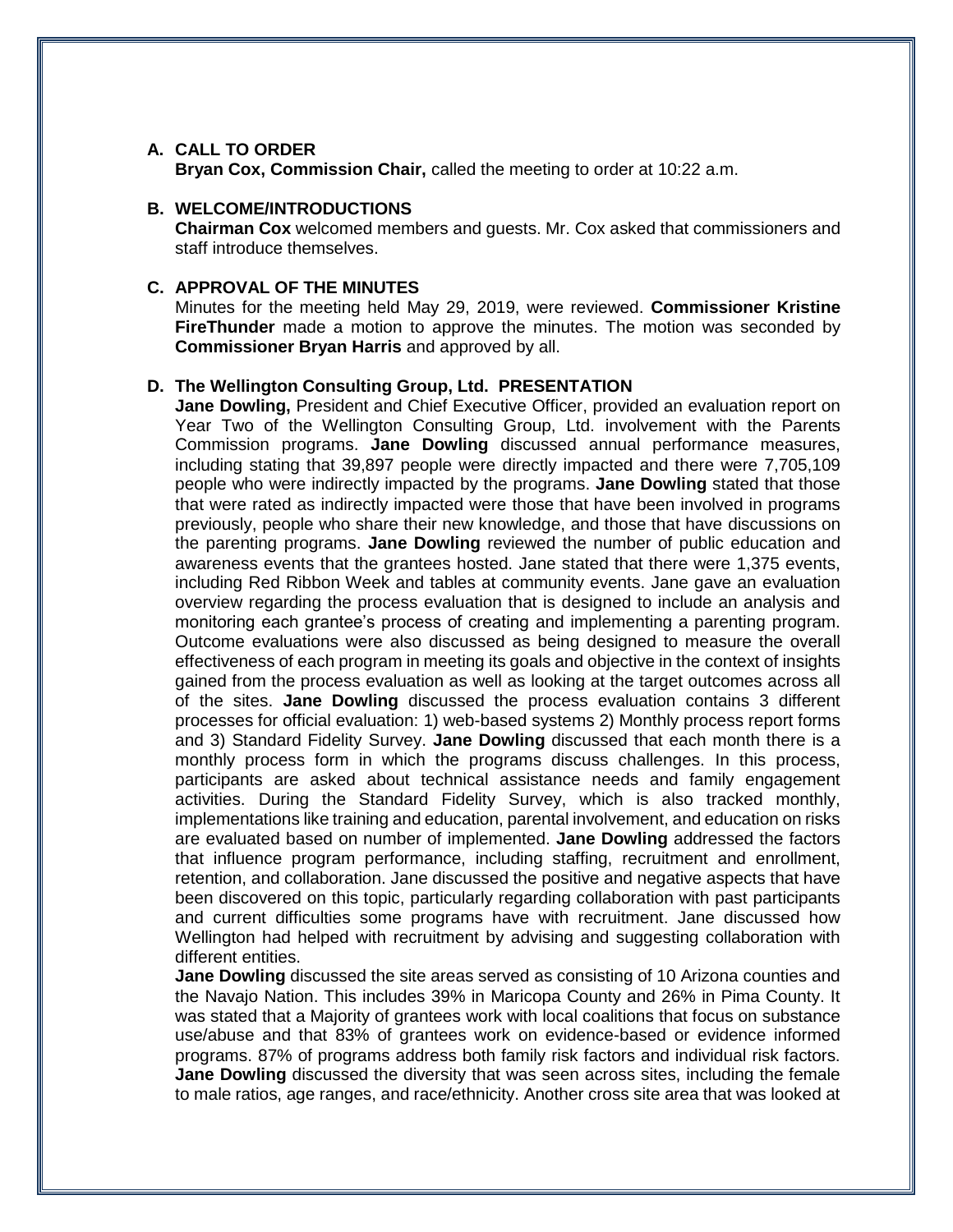were common outreach and recruitment, type of collaboration with agencies/entities, type of sustainability activities implemented, and type of workforce development activities implemented. The presentation then addressed outcome evaluations, including the parent and youth survey, quarterly reports, and annual individual reports. **Jane Dowling** pointed out that family conflict has decreased, family cohesion has increased, and family management has increased from reports before and after year 2. **Jane Dowling** suggested that this is a result of participants retaining and using knowledge from the program. **Jane Dowling** clarified that the report breaks down by programs, and that the main effect is on family cohesion. **Jane Dowling** presented recommended actions plans regarding parents now asking for reports and follow up and facilitators being bilingual to assist better with communication and interactions with parents.

 **Malcolm Hightower** asked if the materials are available in English and Spanish. **Jane Dowling** responded by saying that they are available and translation services are available. She said that any grantee can ask for translation to ensure that the surveys are better understood by those who need to take them.

#### **E. MATFORCE, Inc. PRESENTATION**

**Merilee Fowler, Executive Director of MATFORCE** presented "Working together to create healthier communities." Ms. Fowler reviewed the coalition's Mission Statement, which is "With determination and integrity, we, the citizens of Yavapai County, commit to working in partnership to build healthier communities by striving to eliminate substance abuse and its effects." **Merilee Fowler** discussed the formula for success, including having champions with a common vision, a willingness to collaborate and turning ideas into action. **Merilee Fowler** gave an overview of the MATFORCE organization structure, including Board of Directors, Steering Committees, and Workgroups. **Merilee Fowler** reviewed the Board of Directors and stated that MATFORCE was very fortunate to have the specific group. **Merilee Fowler** then discussed the different workgroups including the Prenatal Care team which started in 2011 on addressing prescription drug problems and the Pharmacy Team which is primarily pharmacists from the community. Social media was discussed as helping public awareness and education, including TV and Radio commercials, billboards and signs, Rack Cards, flyers and brochures, press releases, TV and Radio talk shows, Health Fairs and Community events. **Merilee Fowler** specifically spoke on how Yavapai commercials have been great for advertising. **Merilee Fowler** stated that there were 300 people on the different committees that help with projects, including the school district project of establishing 250 buses with MATFORCE signs. **Merilee Fowler** spoke on school education programs: Stand with Me, Be Drug Free, Keep a Clear mind, What Do You Know- Rx, Rx 360, and Chasing the Dragon. It was reported that around 10,000-15,000 children have participated in these programs annually, including Prescott Valley which requires students to attend a class and Yavapai colleges and student athletes who are involved in programs. **Merilee Fowler** discussed that 158 parents participated through classes last year in which MATFORCE discussed ACEs, had a series for foster parenting classes, law enforcement, drug recognition trainings and warning signs of drug use. Supporting recovery and treatment programs were addressed with a focus on the Yavapai reentry project which has provided volunteer community coaches since 2012. **Merilee Fowler** mentioned that this program has shown an amazing success rate and reports have come in from citizens stating that the program saved their lives. **Merilee Fowler** mentioned that the program will be making a video of the process and the success stories. Professional trainings like motivational interviewing,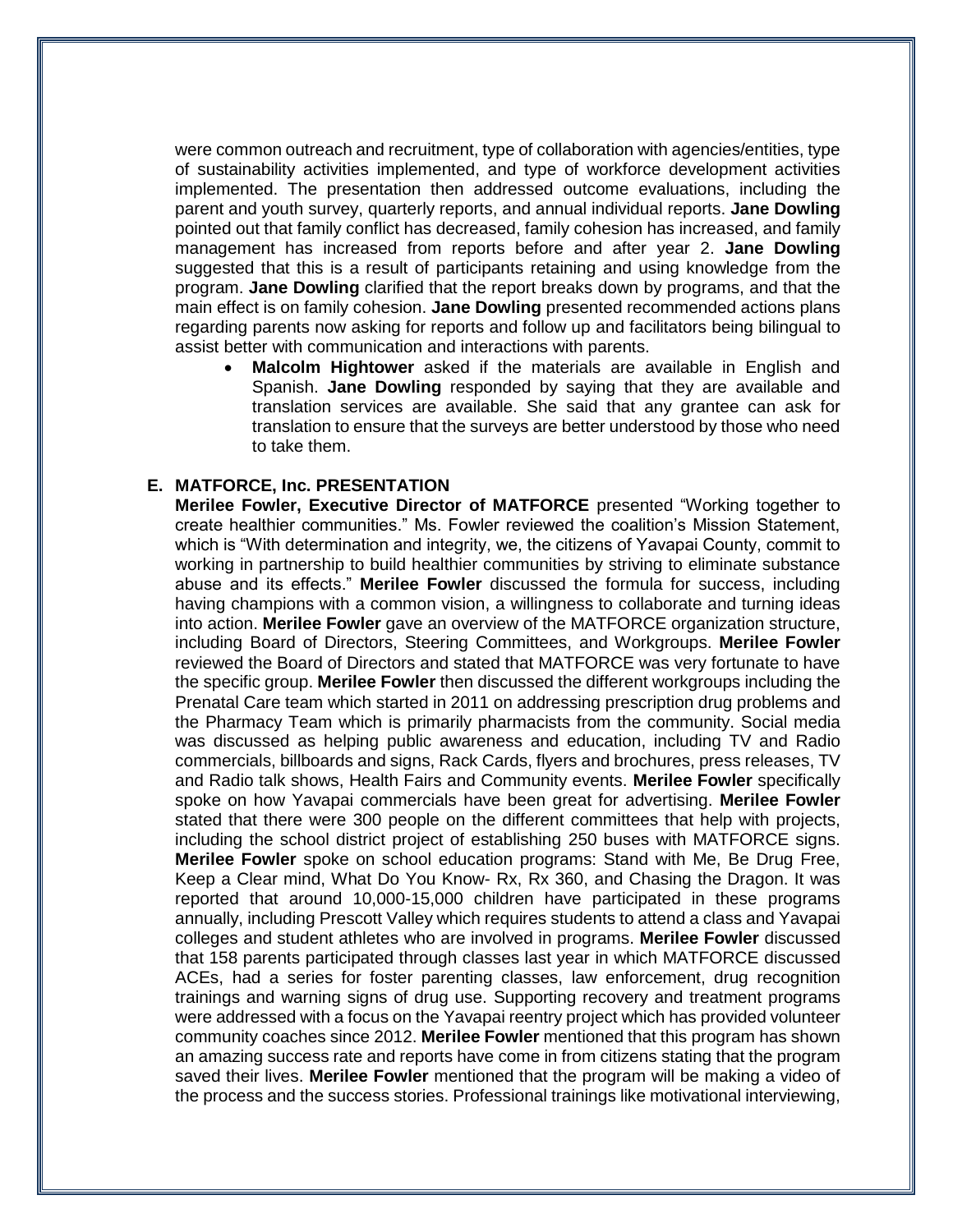trauma informed care, adolescent brain development, Arizona Drug Summit, and the Opioid Summit were listed. The second annual Drug Summit, partnered with HIDTA, will be held on September 23 & 24 and has 450 people registered.

**Merilee Fowler** talked to the committee about how MATFORCE has advocated for good policies over the years, including individual and environmental strategies. One implementation by MATFORCE was a taken back event in which over 35,000 lbs. of medication was provided by the community. An upcoming Marijuana, Think Again program will be on August 5<sup>th</sup>. Merilee Fowler also discussed that MATFORCE programs had been advocating for Trauma lens care, including working with law enforcement and community health departments to notify schools if and when a child has experienced trauma.

- Commissioner **Kristine FireThunder** asked if there is a cost for participating in the programs that include train the trainer. **Merilee Fowler** said that there is no cost to participate.
- **Commissioner FireThunder** asked if after they get their training who they report to. **Merilee Fowler** responded that MATFORCE continues to identify, evaluate, and staff even after training has been completed.
- **Chairman Cox** asked what happens to overdose death data that is collected and who is it shared with. **Merilee Fowler** stated that the research shared with the public and they do further interviewing with families to collect even more data, along with holding a press conference every year that includes a report and recommendations to tackle the issue.

# **F. Grantees Update DISCUSSION**

**Leona Morales,** Program Administrator, Governor's Office of Youth, Faith, and Family (GOYFF) provided an update on the Grantees and Collegiate Recovery Programs. Ms. Morales discussed completing 4 site visits since the May 29, 2019 meeting. **Leona Morales** gave an overview of the programs that were completing the 3 year grant cycles. It was stated that on July 30th, there will be a full-day orientation for all grantees. **Leona Morales** stated that for each grantee, a financial specialist and program administrator are required to attend. Currently, there is a waitlist because of the large interest that grantees are showing in attending the orientation. **Leona Morales** also informed the Commission that all reimbursements for the closing of completed grants are being finalized. **Leona Morales** mentioned that the system will be transitioning to a digital filing system for this grant cycle.

# **G. ANNOUNCEMENTS**

NONE

# **H. CALL TO THE PUBLC**

A call to the public was conducted. There was no requests to speak.

# **I. FUTURE AGENDA/MEETING SCHEDULE**

**Chairman Cox** said that the next meeting will be on September 18, 2019 at 10:00 AM at the State Capitol's Executive Tower, 3<sup>rd</sup> Floor Conference Room in Phoenix, Arizona. Future meeting dates that were also presented were: November 20, January 22, March 18, and May 20 in 2020.

# **J. ADJOURN**